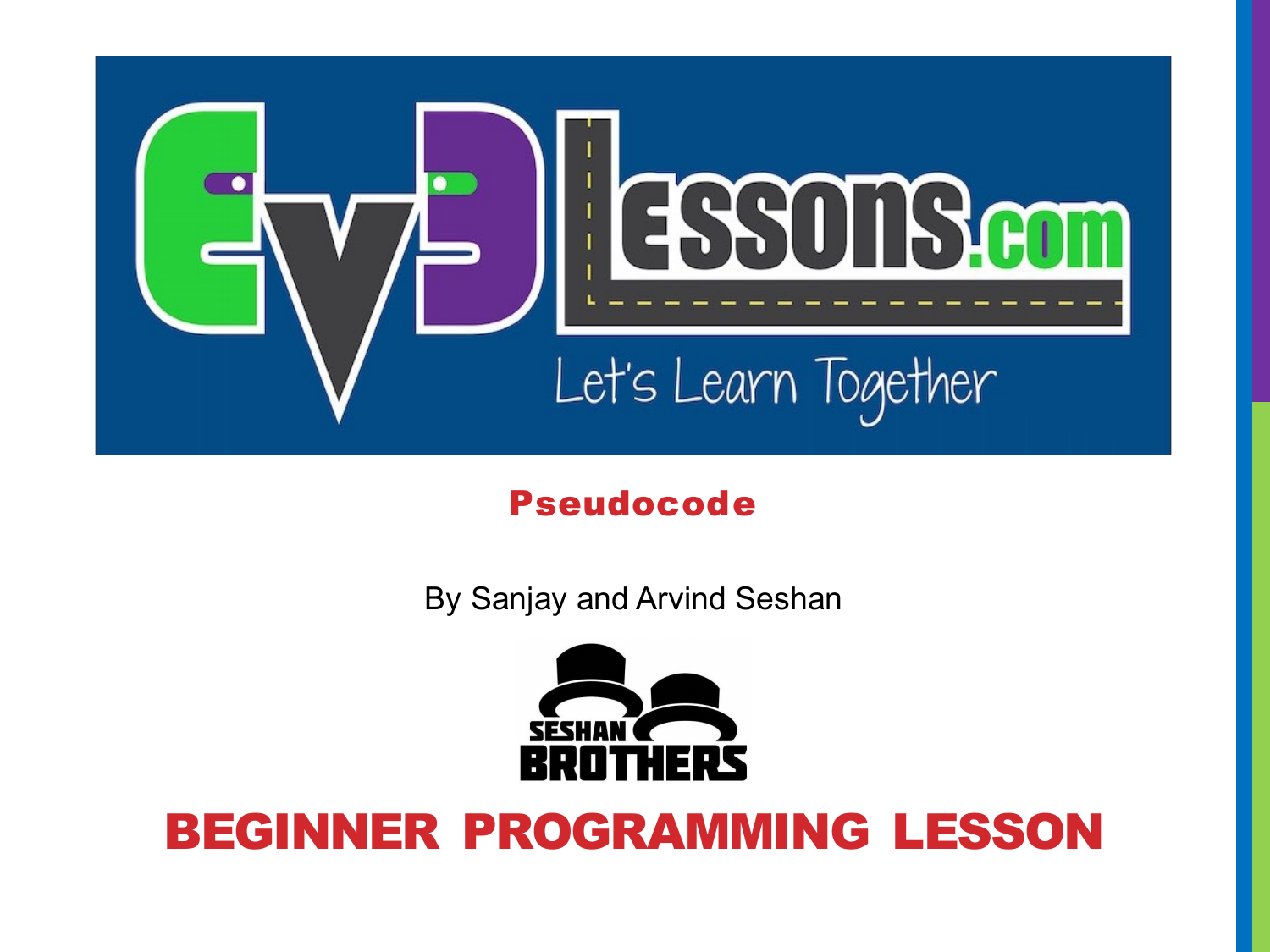#### LESSON OBJECTIVES

- **1. Learn what pseudocode means**
- **2. Learn why you use pseudocode**
- **3. Learn to write pseudocode for a common task**
- **4. Learn how to plan programs for First Lego League**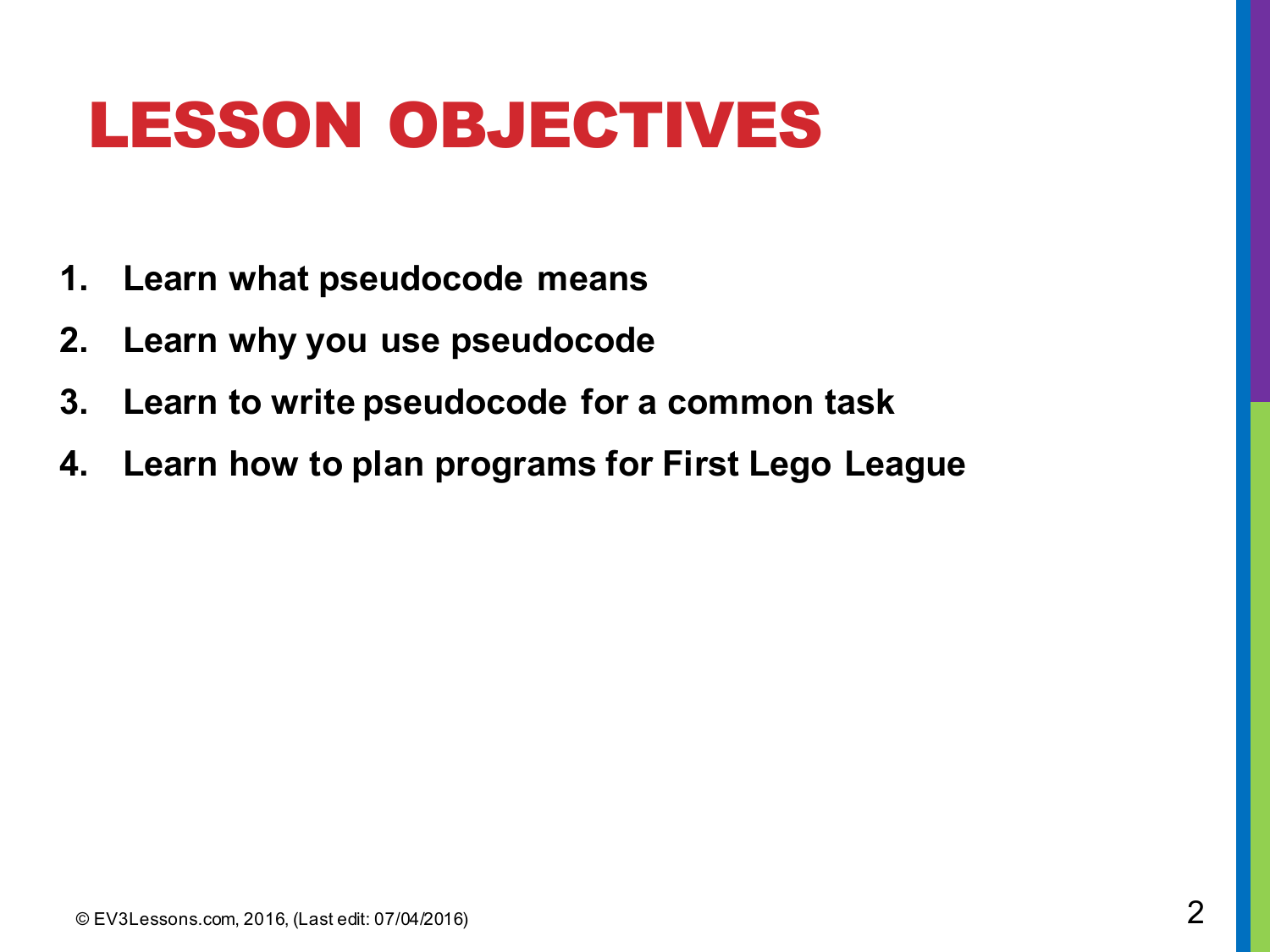#### WHAT IS PSEUDOCODE?

- **Robots follow directions that people give them. They need detailed, step-by-step instructions to complete a task.**
- **It is a set of detailed notes that the programmer can use to write the code when they are ready.**
- **It is not written in any particular programming language. Pseudocode can be in part English and part code.**
- **Pseudocode allows the programmer to communicate his/her plan with others**
- **Pseudocode is detailed enough to create the actual code**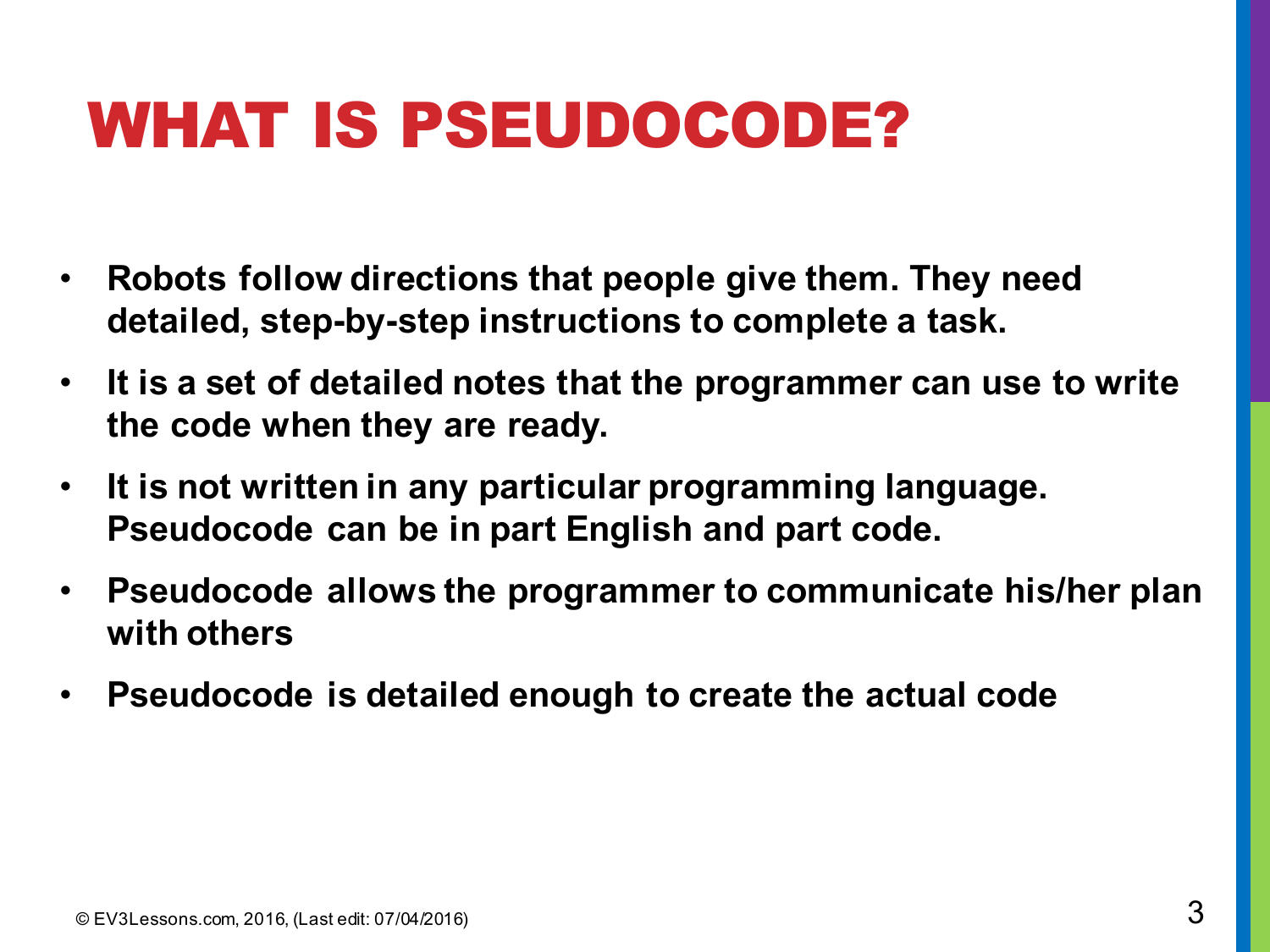# WHY IS PSEUDOCODE IMPORTANT?

- **A great way to learn the importance of good pseudocode is to try writing instructions for something simple:** 
	- How to make a sandwich, how to decorate a cake, how to plant a seed, etc.
	- Students should write the instructions and then the teacher should follow them.
	- Then compare the results.
- **Some examples of student responses for a peanut butter and jelly sandwich:**
	- Student 1 wrote: "Put the peanut butter on the bread". So the teacher placed the entire jar on the slices of bread.
	- Student 2 wrote: "Take bread and spread the peanut butter on it". So the teacher spread peanut butter on the entire loaf.
	- Student 3 wrote: "Take 2 slices of bread and spread peanut butter and jelly on them". So the teacher spread peanut butter and jelly on both sides of both slices.
- **Communicating instructions well is important!** J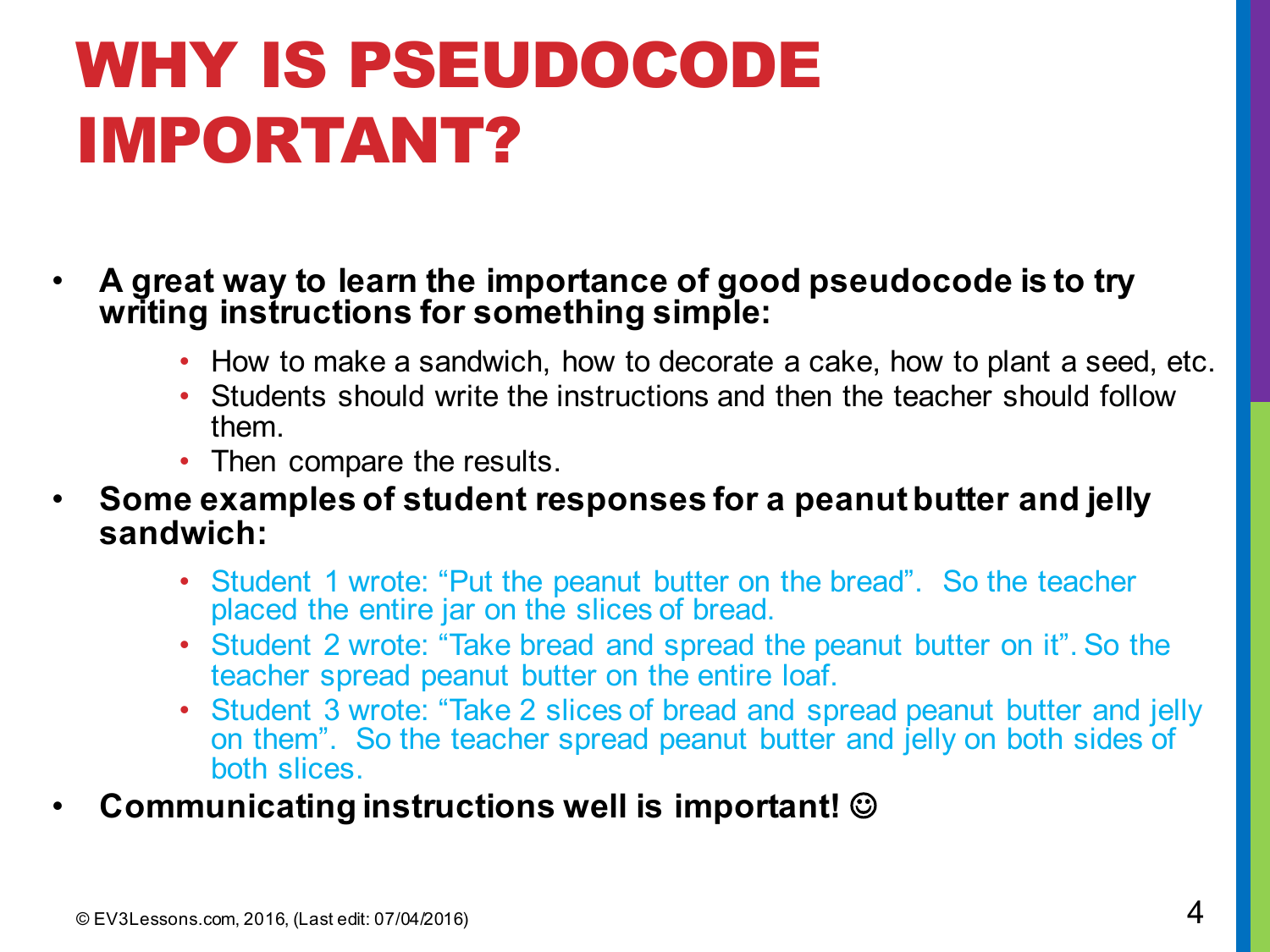# SANDWICH PSEUDOCODE SOLUTION

- **Take exactly two pieces of bread.**
- **Take one piece of bread that is not covered with peanut butter on any side and use a knife to spread peanut butter on one side**
- **Take a second piece of bread that is not covered with jelly on any side and use a knife to spread jelly on one side**
- **Place the jelly side of the second piece of bread against the peanut butter side of the first piece of bread.**
- **Place the combined pieces of bread on plate**



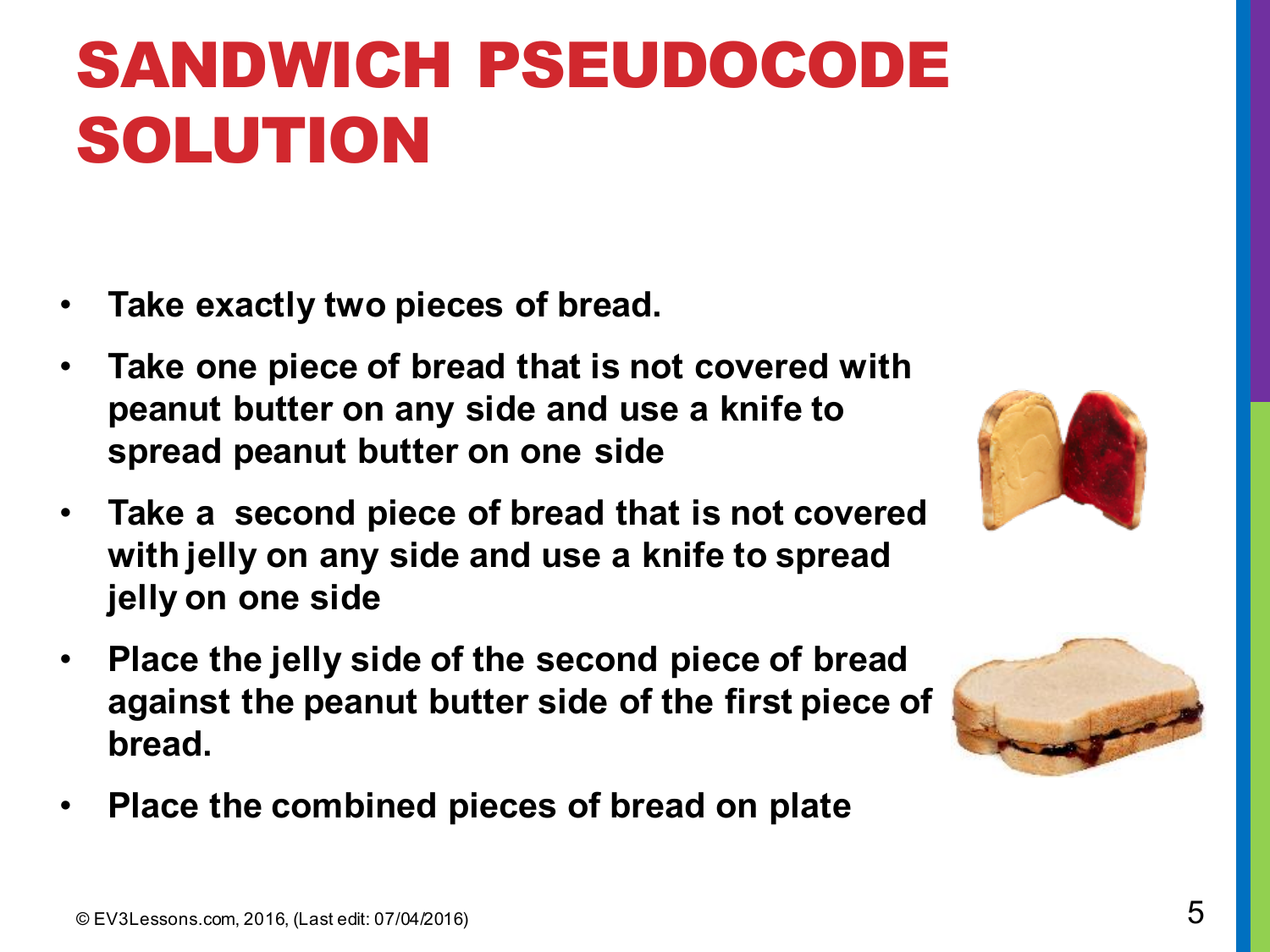# WRITING PSEUDOCODE FOR A ROBOT

**1) Write down the goal of the program. What does the robot have to do? 2) Think about how the robot will achieve this goal. What are the specific steps? 3) Write down each step the robot will take. Start with Step 1 and continue on. 4) Make sure you write down if the robot has to repeat a task. 5) Does the robot keep doing this task forever or does it end?**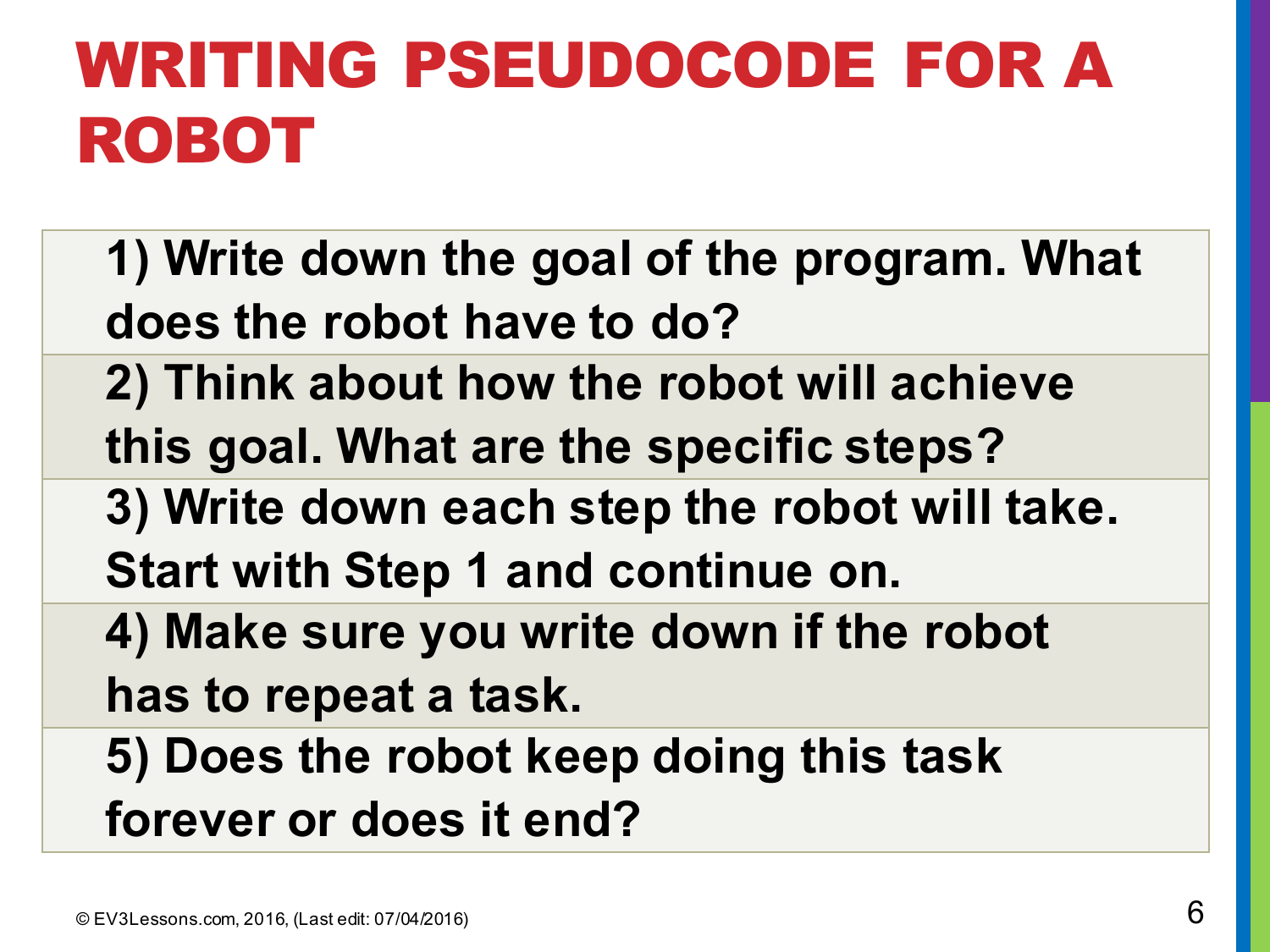# SAMPLE PSEUDOCODE FOR A CHALLENGE

**Goal:** Robot needs to go once around a square box. It starts at the line and faces north. It will end on the line facing north.

- **Step 1:** Go forward 10 inches
- **Step 2:** Turn left 90 degrees

**Step 3:** Repeat steps 1 and 2 three more times

You can write this pseudocode on a piece of paper or even in a comment block inside the EV3-G code.

Use the pseudocode to program the solution



N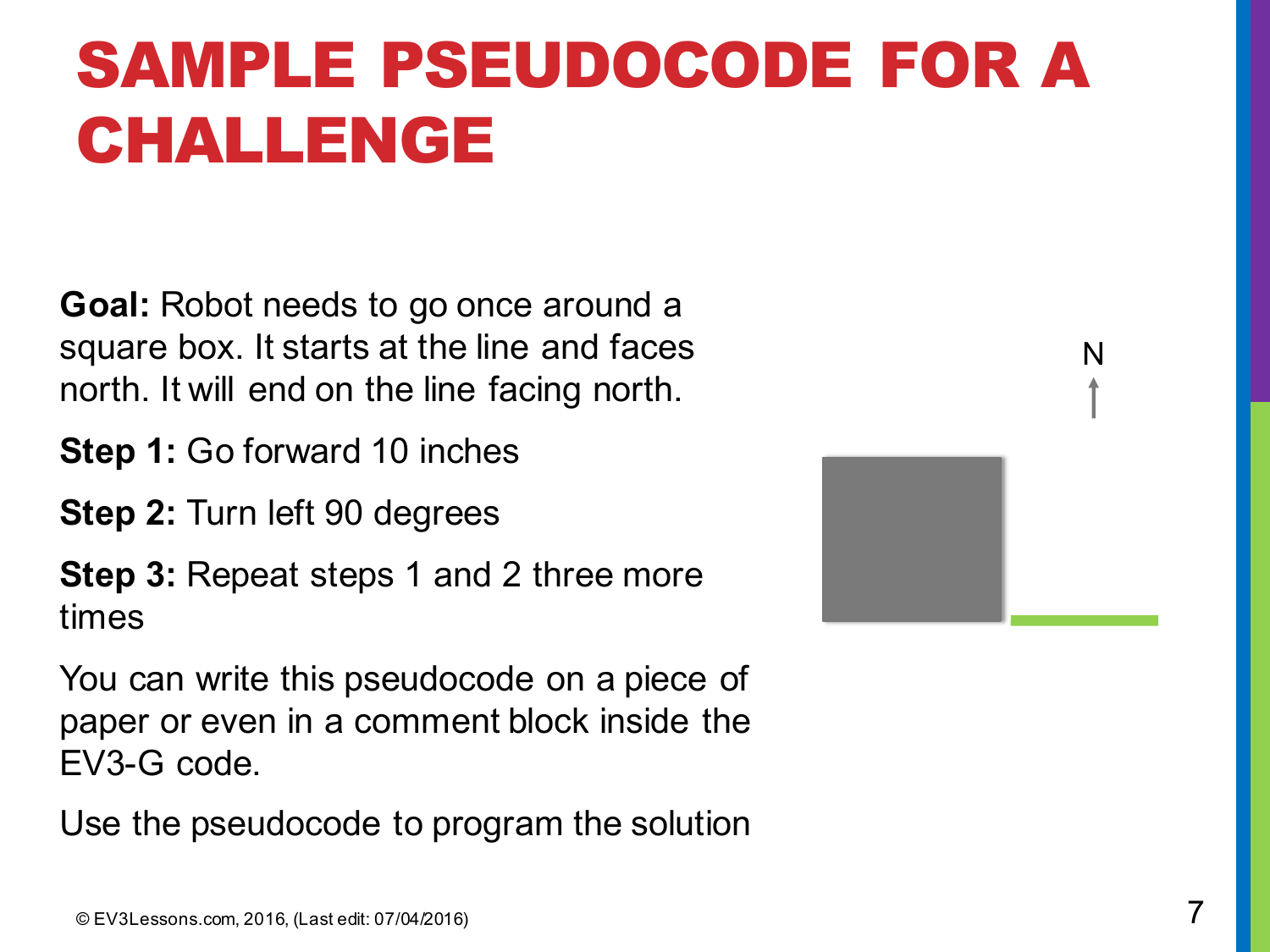#### PSEUDOCODE FOR A SET OF MISSIONS

- **If you have a series of missions for your robot to complete, planning ahead can be a big help.**
- **You can draw out the path your robot needs to take and then write out the instructions for the robot step-by-step**

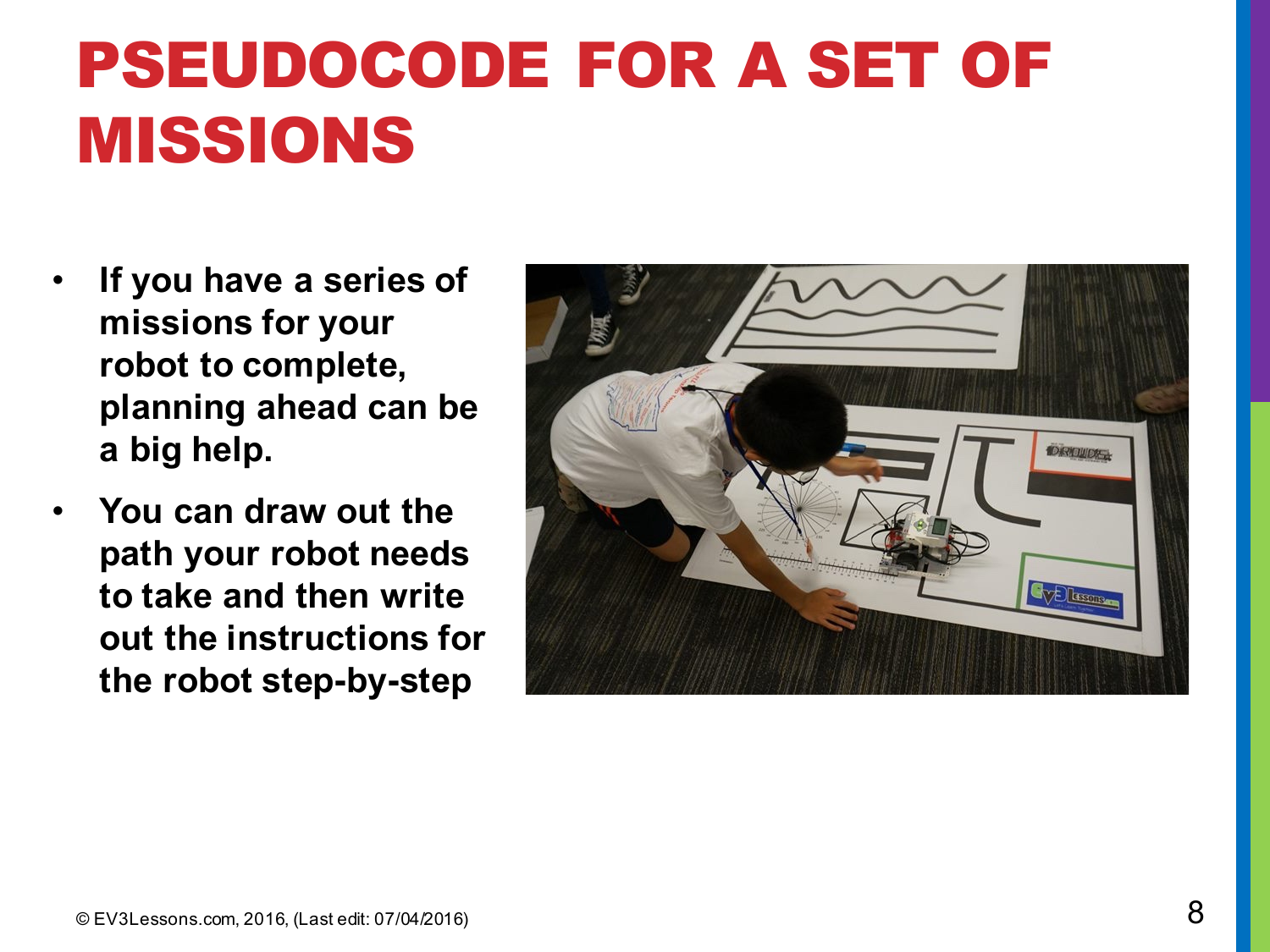# SAMPLE PLANNING TOOLS FOR FIRST LEGO LEAGUE



Both these resources are available on EV3Lessons.com



#### **MISSION PLANNING WORKSHEET**

#### **SAMPLE:**

Run Information: Mega-Awesome Run: Airplane and Tsunami

| Setup/Action                                                                           | Direction/Motion  | Amount     | <b>Other Settings</b> |
|----------------------------------------------------------------------------------------|-------------------|------------|-----------------------|
| Robot in base, Facing W,<br>touching S wall, attachment<br><b>STICK</b>                |                   |            |                       |
| 2 Move to Airplane                                                                     | Move Forward      | 10 inches  | 50 power              |
| 3 Trigger Airplane                                                                     | Use Motor A       | 30 degrees | 50 power              |
| 4 Turn towards Tsunami                                                                 | Tum Left          | 90 degrees | 25 power              |
| 5 Straighten out                                                                       | Back into S. Wall | 1 second   | 50 power              |
| 6 Move to Tsunami                                                                      | Move Forward      | 10 inches  | 80 power              |
| 7 Trigger Tsunami                                                                      | Use Motor A       | 50 degrees | 20 power              |
| <b>Turn towards Base</b>                                                               | <b>Turn Right</b> | 45 degrees | 50 power              |
| <b>Return to Base</b>                                                                  | Move Backwards    | 15 inches  | 100 power             |
| 10 Remove stick, realign in base<br>facing N, against E wall, add<br>attachment (CAGE) |                   |            |                       |
|                                                                                        |                   |            |                       |